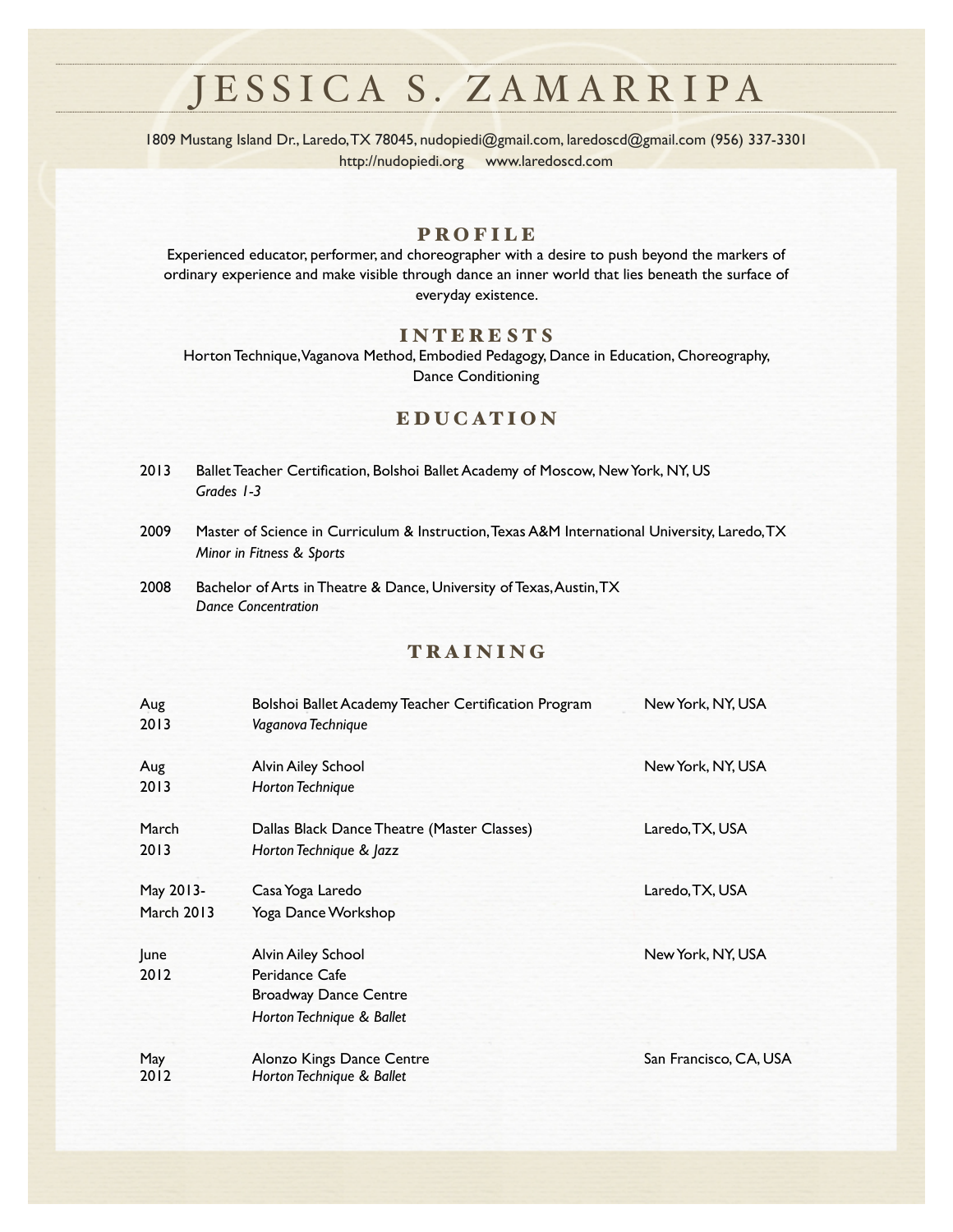| Jan 2012              | <b>Shawl-Anderson Dance Centre</b><br>Horton Technique & Ballet                                                          | Berkeley, CA, USA |
|-----------------------|--------------------------------------------------------------------------------------------------------------------------|-------------------|
| Dec 2012-<br>Dec 2009 | Nudo Piedi Contemporary Dance Company<br><b>Horton Technique</b>                                                         | Laredo, TX, USA   |
| Oct 2009              | Residency with Grupo Corpo<br>University of Texas-Austin                                                                 | Austin, TX, USA   |
| May 2008-<br>Aug 2006 | <b>Ballet East Dance Company</b><br><b>Horton Technique</b>                                                              | Austin, TX, USA   |
| May 2008-<br>Aug 2005 | University of Texas-Austin<br>Ballet, Contemporary Ballet, Graham, Limon, Release<br>Hawkins, Repertory, Horton, Pilates | Austin, TX, USA   |
| April 2008            | Residency with Alvin Ailey American Dance Theatre<br>University of Texas-Austin                                          | Austin, TX, USA   |
| Oct 2006              | Residency with Hubbard Dance Chicago<br>University of Texas-Austin                                                       | Austin, TX, USA   |
| Oct 2006              | Residency with Tania Salas Contemporary Dance Co<br>University of Texas-Austin                                           | Austin, TX, USA   |
| April 2006            | Residency with Paradigm Dance<br>University of Texas-Austin                                                              | Austin, TX, USA   |
| Oct 2005              | Residency with Alvin Ailey American Dance Theatre<br>University of Texas-Austin                                          | Austin, TX, USA   |
| May 2003-<br>Aug 1999 | Vidal M. Trevino School of Fine Arts & Communications<br>Classical Ballet, Jazz, Tap, Hip Hop                            | Laredo, TX USA    |

### HIGHER EDUCATION/PROFESSIONAL POSITIONS

| present-         | Texas A&M International University,       | Laredo, TX USA  |
|------------------|-------------------------------------------|-----------------|
| Aug 2013         | Part-Time Adjunct Faculty-Kinesiology     |                 |
|                  |                                           |                 |
| present-         | Laredo School of Contemporary Dance       | Laredo, TX, USA |
| <b>July 2011</b> | <b>Founding Artistic Director/Teacher</b> |                 |
|                  |                                           |                 |
| May 2013-        | Texas A&M International University,       | Laredo, TX USA  |
| Aug 2010         | <b>Instructor of Kinesiology</b>          |                 |

Page 2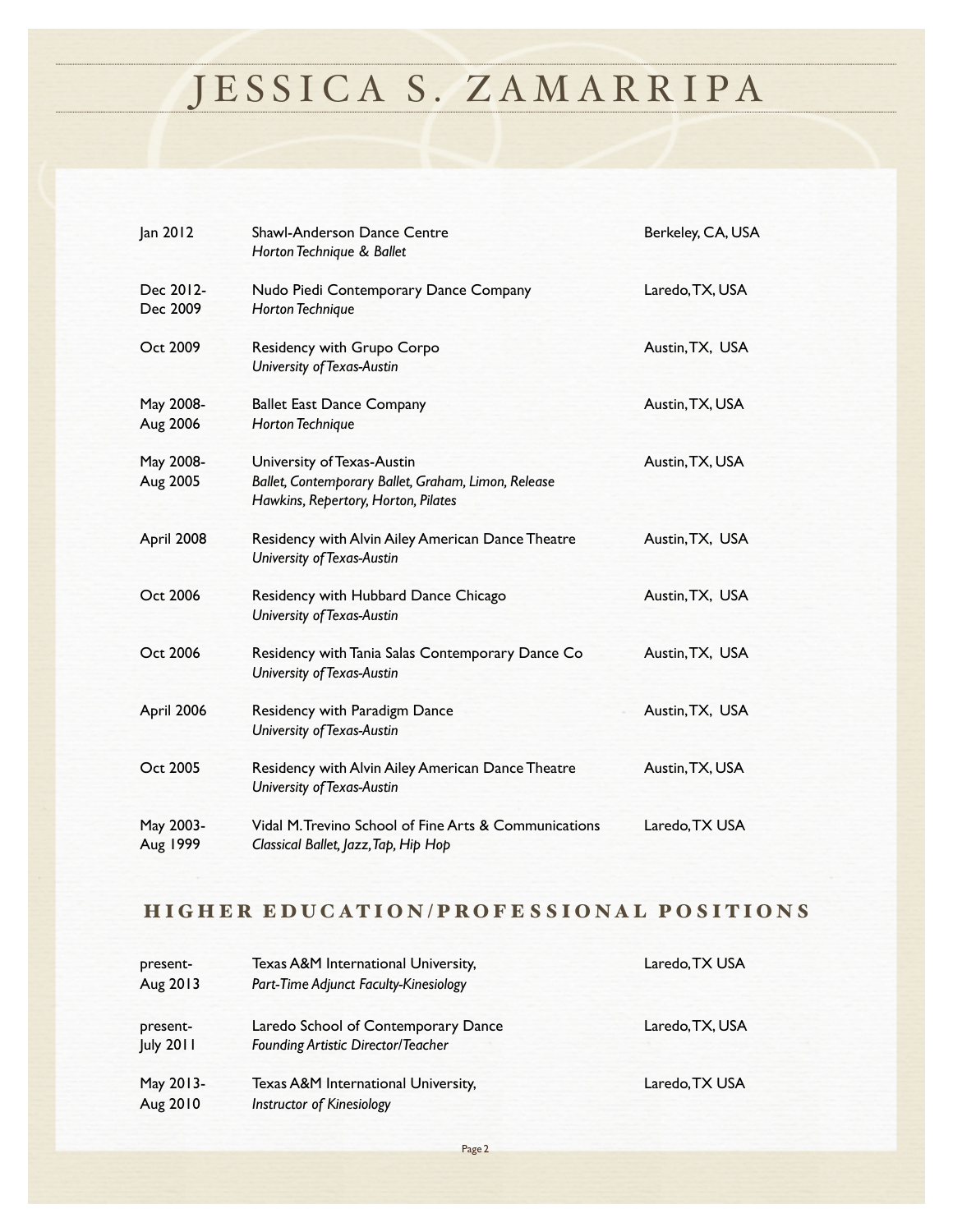| Dec 2012-<br>Dec 2009        | Nudo Piedi Contemporary Dance Company<br>Founding Artistic Director/Choreographer                                             | Laredo, TX, USA                         |
|------------------------------|-------------------------------------------------------------------------------------------------------------------------------|-----------------------------------------|
| May 2010-<br>Aug 2009        | Texas A&M International University,<br>Full-time Adjunct Faculty-Fitness & Sports                                             | Laredo, TX USA                          |
| May 2010-<br>Aug 2008        | Texas A&M International University,<br><b>Adjunct Faculty-Dance</b>                                                           | Laredo, TX USA                          |
| May 2008-<br>Aug 2006        | Austin Independent School District<br>Program Specialist/Teaching Artist                                                      | Austin, TX USA                          |
|                              | DANCE TEACHING EXPERIENCE                                                                                                     |                                         |
| present-<br><b>July 2011</b> | Laredo School of Contemporary Dance<br><b>Teacher</b><br>(Ballet, Horton, Contemporary Jazz, Dance Conditioning)              | Laredo, TX, USA                         |
| Sept 2013                    | Danssika Arte en Movimiento<br><b>Horton Technique</b>                                                                        | Nvo Laredo, MX                          |
| Sept 2013                    | <b>Ballet East Dance Company</b><br>Guest Teacher/Coreographer                                                                | Austin, TX, USA                         |
| June 2013                    | Red Norte Festival de Danza Contemporanea Tour<br>Teacher (6 professional dance schools in Mexico)<br><b>Horton Technique</b> | Tamaulipas, Nuevo Leon,<br>Coahuila, MX |
| May 2013                     | United South High School<br>Dance Tableaus in the English Classroom                                                           | Laredo, TX, USA                         |
| April 2013                   | University of Texas-Pan American<br><b>Horton Technique</b>                                                                   | Edinburgh, TX, USA                      |
| Dec 2012                     | Lyndon B. Johnson High School Colorguard<br>Guest Instructor/Choreographer                                                    | Laredo, TX, USA                         |
| Dec 2012-<br>Dec 2009        | Nudo Piedi Contemporary Dance Company<br>Founding Artistic Director/Teacher/Choreographer                                     | Laredo, TX, USA                         |
| May 2011-<br>Jany 2011       | Ceres Danza Contemporanea<br><b>Guest Dance Teacher</b>                                                                       | Nuevo Laredo, Tamps, MX                 |
| Dec 2012                     | Lyndon B. Johnson High School<br>Guest Dance Teacher/Choreographer                                                            | Laredo, TX, USA                         |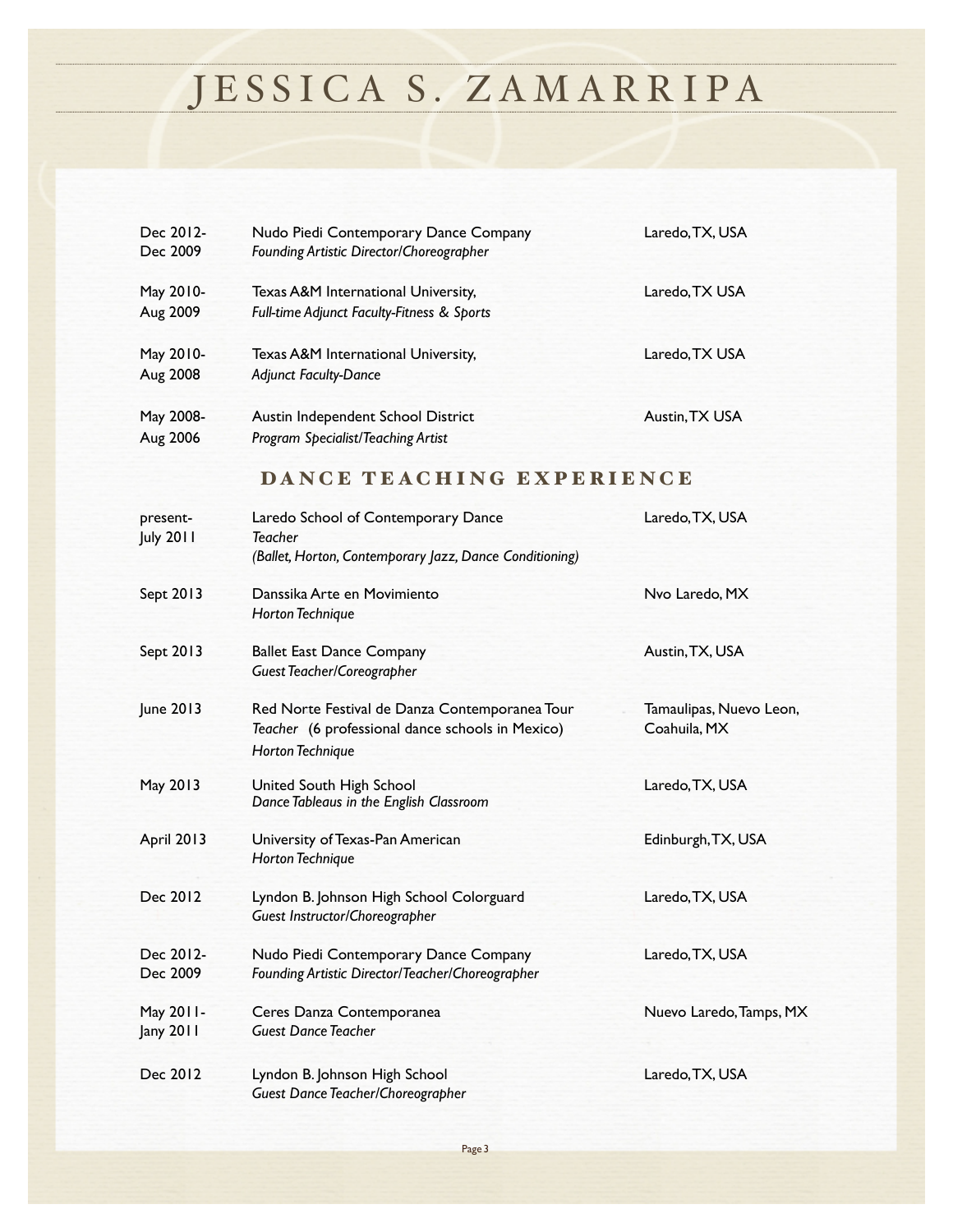| April 2011            | Martin High School<br><b>Guest Dance Teacher</b>                                              | Laredo, TX, USA   |
|-----------------------|-----------------------------------------------------------------------------------------------|-------------------|
| Dec 2009              | Vidal M. Trevino School of Fine Arts & Communications<br><b>Guest Dance Teacher</b>           | Laredo, TX, USA   |
| Dec 2010-<br>Aug 2008 | Texas A&M International University, Dance Dept<br><b>Adjunct Faculty-Dance</b>                | Laredo, TX USA    |
|                       | PERFORMANCE EXPERIENCE                                                                        |                   |
| Nov 2013              | Project Dance Puerto Rico<br>Dancer                                                           | San Juan, PR, USA |
| Sep 2013              | Dancing with the Stars Laredo Style<br>Dancer/Charity Event                                   | Laredo, TX, USA   |
| Mar 2012              | Texas A&M International University<br><b>Guest Performer</b>                                  | Laredo, TX, USA   |
| Dec 2012-<br>Dec 2009 | Nudo Piedi Contemporary Dance Company<br>Dancer/Company Member                                | Laredo, TX, USA   |
| April 2011            | Dia Internacional de la Danza<br><b>Guest Performer</b>                                       | Nvo Laredo. MX    |
| Mar 2011              | Texas A&M International University<br><b>Guest Performer</b>                                  | Laredo, TX, USA   |
| May 2008-<br>Aug 2006 | <b>Ballet East Dance Company</b><br>Dancer/Company Member                                     | Austin, TX, USA   |
| May 2008-<br>Aug 2006 | <b>Mezcla Dance Company</b><br>Dancer/Company Member                                          | Austin, TX, USA   |
| May 2005-<br>Aug 1999 | Laredo Ballet Theatre<br>Dancer/Company Member                                                | Laredo, TX, USA   |
| May 2003-<br>Aug 1999 | Vidal M. Trevino School of Fine Arts & Communications<br>Classical Ballet, Jazz, Tap, Hip Hop | Laredo, TX USA    |

### CHOREOGRAPHY

### **2013**

"MORTAL LOUCURA" Commissioned by Ballet East Dance Company **Austin, TX, USA**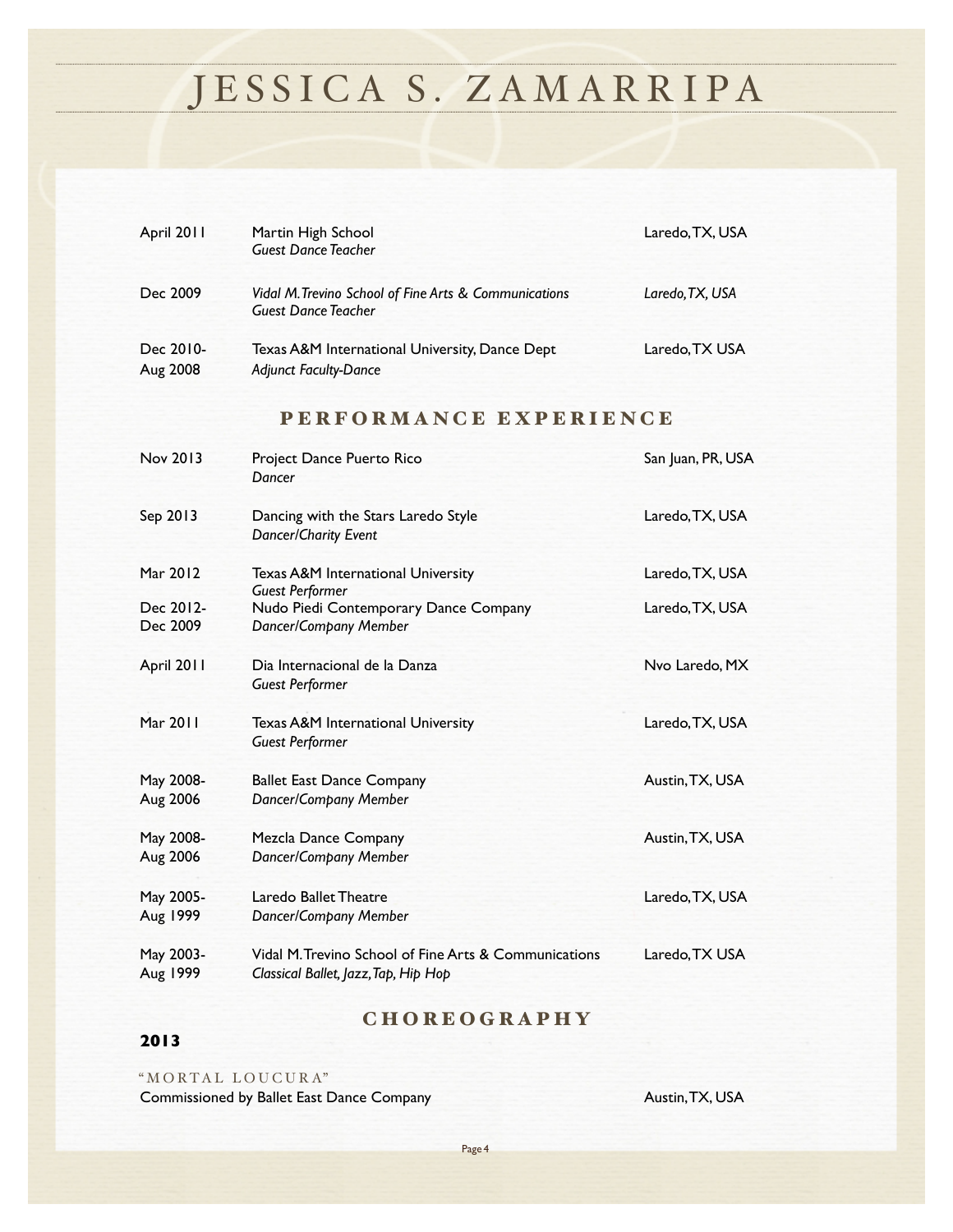| " $FRIDA"$                                                                                      |                 |
|-------------------------------------------------------------------------------------------------|-----------------|
| Commissioned by John B. Alexander High School Colorguard                                        | Laredo, TX, USA |
| "UNTITLED"<br>Commissioned by Lyndon B. Johnson High School Colorguard                          | Laredo, TX, USA |
| "WHEN MY HEART IS BROKEN"<br>Laredo School of Contemporary Dance                                | Laredo, TX, USA |
| "PAQUITA VARIATION 3" (ADAPTED)<br>Laredo School of Contemporary Dance                          | Laredo, TX, USA |
| "RAYMONDA DREAM VARIATION" (ADAPTED)<br>Laredo School of Contemporary Dance                     | Laredo, TX, USA |
| "RAYMONDA PAS DE CHALE" (ADAPTED)<br>Laredo School of Contemporary Dance                        | Laredo, TX, USA |
| "MOTHERLESS CHILD"<br>Laredo School of Contemporary Dance                                       | Laredo, TX, USA |
| "GHOSTS"<br>Laredo School of Contemporary Dance                                                 | Laredo, TX, USA |
| "KARVAN"<br>Laredo School of Contemporary Dance                                                 | Laredo, TX, USA |
|                                                                                                 |                 |
| 2012                                                                                            |                 |
|                                                                                                 |                 |
| "NEWBORN"<br>Commissioned by Lyndon B. Johnson High School Colorguard                           | Laredo, TX, USA |
| "MY BABY SHOT ME DOWN"<br>Laredo School of Contemporary Dance                                   | Laredo, TX, USA |
| "PETRICHOR"<br>Nudo Piedi Contemporary Dance Company                                            | Laredo, TX, USA |
| "TEARS OF JOY"<br>Nudo Piedi Contemporary Dance Company                                         | Laredo, TX, USA |
|                                                                                                 |                 |
| "METAMORPHOSIS"<br>Nudo Piedi Contemporary Dance Company<br>Laredo School of Contemporary Dance | Laredo, TX, USA |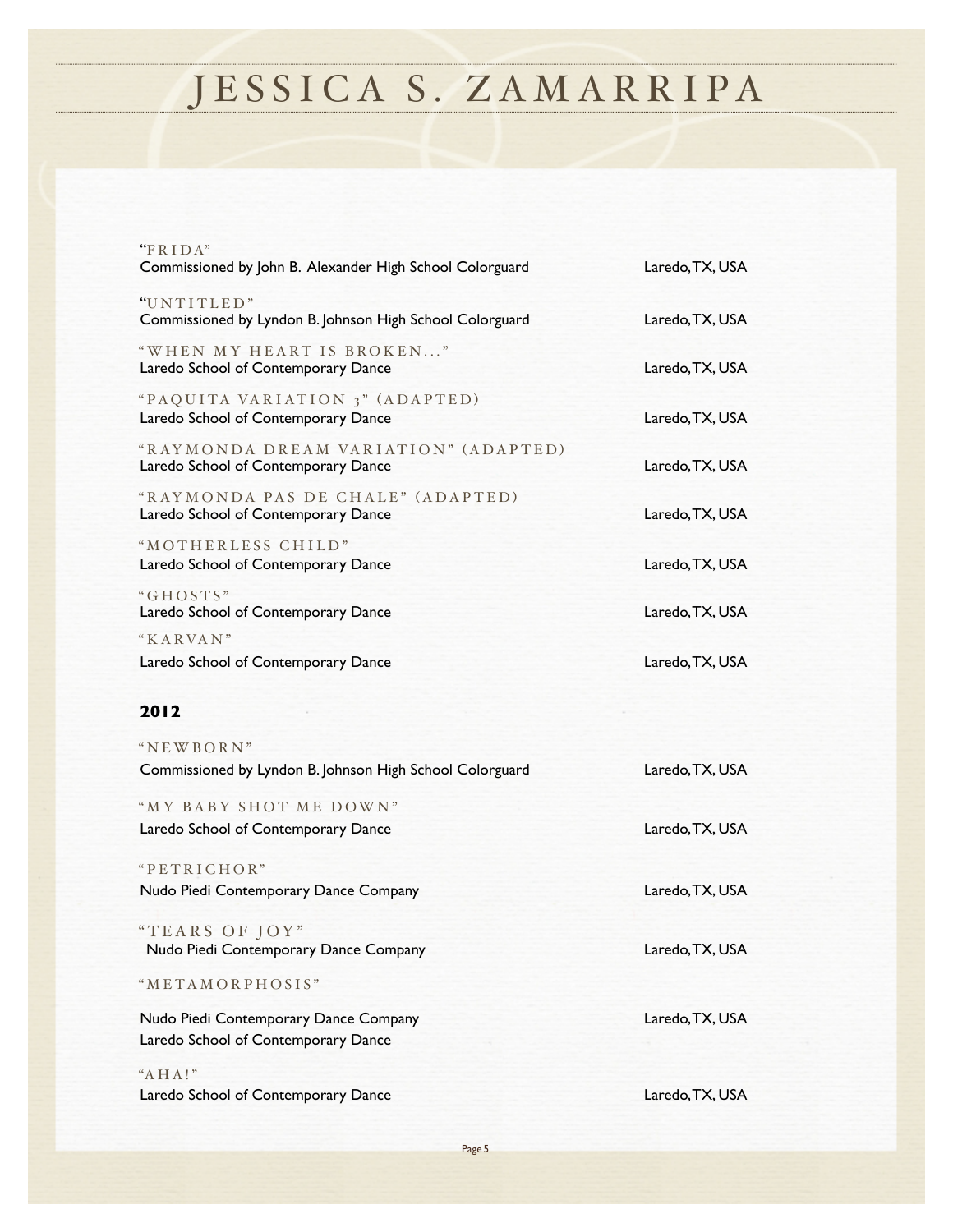| "THE HUNT"<br>Laredo School of Contemporary Dance                                  | Laredo, TX, USA                   |
|------------------------------------------------------------------------------------|-----------------------------------|
| "ROUGH CROSSINGS"<br>Nudo Piedi Contemporary Dance Company                         | Laredo, TX, USA                   |
| "MUJERES DE JUAREZ"<br>Nudo Piedi Contemporary Dance Company                       | Laredo, TX, USA                   |
| 2011                                                                               |                                   |
| "WHEN SHE LOVED ME"                                                                |                                   |
| Nudo Piedi Contemporary Dance Company                                              | Laredo, TX, USA                   |
| "WILLOW" (COLLABORATION WITH JUAN PABLO FLORES                                     |                                   |
| Nudo Piedi Contemporary Dance Company                                              | Laredo, TX, USA                   |
| "PASSAGE"                                                                          |                                   |
| Commissioned by Ballet East Dance Company                                          | Austin, TX, USA                   |
| "MIRAMEY TE DIRE QUIEN ERES"                                                       |                                   |
| (COLLABORATION WITH SARAI ALVAREZ)                                                 |                                   |
| Nudo Piedi Contemporary Dance Company                                              | Laredo, TX, USA                   |
| "ENOUGH. HOPE. FEAR."                                                              |                                   |
| Nudo Piedi Contemporary Dance Company                                              | Laredo, TX, USA                   |
| "NOCTURNAL BIRD"                                                                   |                                   |
| Nudo Piedi Contemporary Dance Company<br>Commissioned by CERES Danza Contemporanea | Laredo, TX, USA<br>Nvo Laredo, MX |
| 2010                                                                               |                                   |
| "WEREWOLF"                                                                         |                                   |
| Nudo Piedi Contemporary Dance Company                                              | Laredo, TX, USA                   |
| "BRIEFCASED"                                                                       |                                   |
| Nudo Piedi Contemporary Dance Company                                              | Laredo, TX, USA                   |
| "HALLELUJAH"                                                                       |                                   |
| Nudo Piedi Contemporary Dance Company                                              | Laredo, TX, USA                   |

Page 6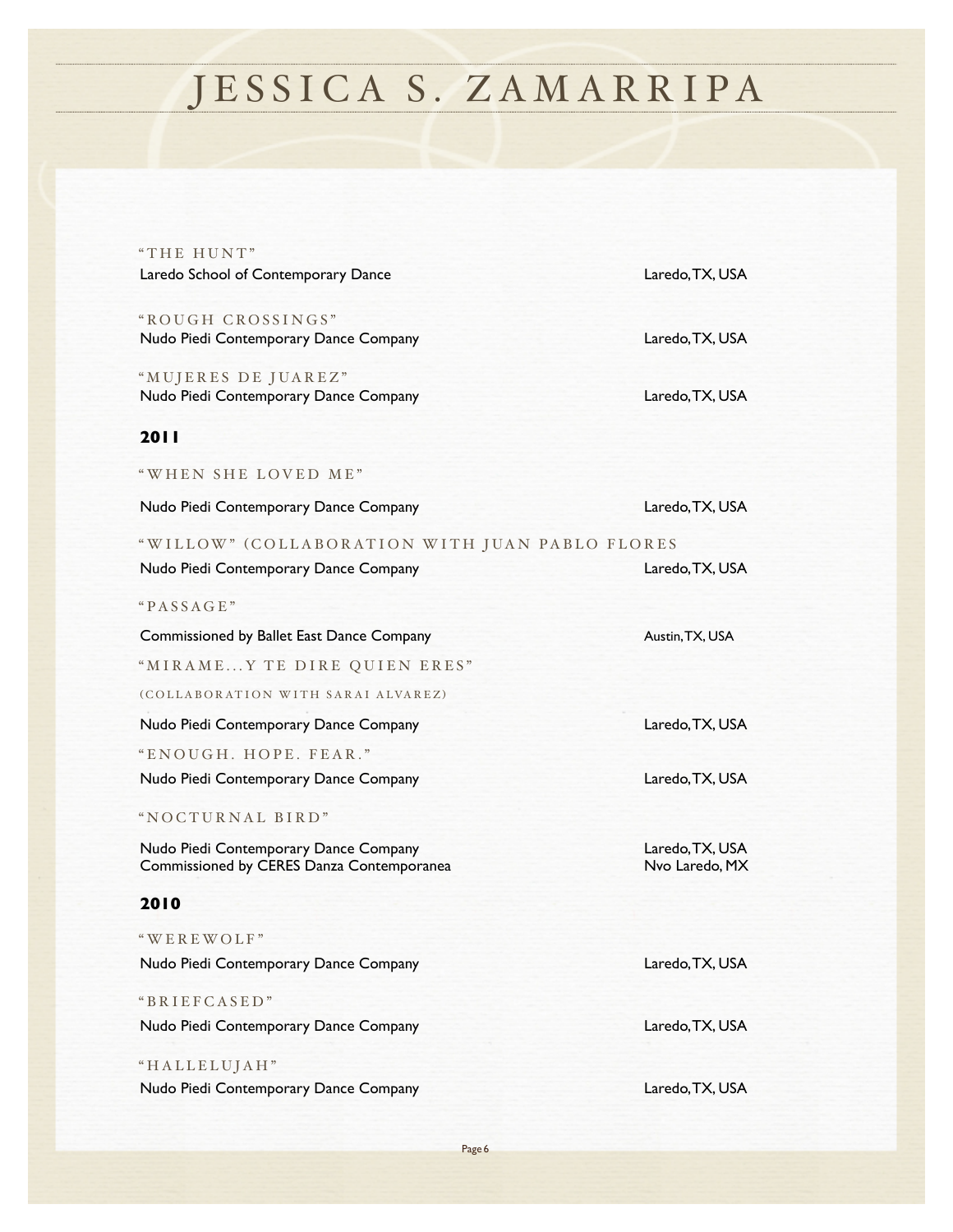| "MERCY"                                                     |                                                                                        |                     |
|-------------------------------------------------------------|----------------------------------------------------------------------------------------|---------------------|
| Nudo Piedi Contemporary Dance Company                       |                                                                                        | Laredo, TX, USA     |
| "RITUAL HUNT"<br>Nudo Piedi Contemporary Dance Company      |                                                                                        | Laredo, TX, USA     |
| "CARELESS WHISPER"<br>Nudo Piedi Contemporary Dance Company |                                                                                        | Laredo, TX, USA     |
| "SISTER"                                                    | Nudo Piedi Contemporary Dance Company                                                  | Laredo, TX, USA     |
| 2009                                                        |                                                                                        |                     |
|                                                             | "LIFELINE" (COLLABORATION WITH COURTNEY MULCAHY)<br>Texas A&M International University | Laredo, TX, USA     |
| "THE FIRST TIME EVER"<br>Texas A&M International University |                                                                                        | Laredo, TX, USA     |
|                                                             | <b>TELEVISION</b>                                                                      |                     |
| Sept 2013                                                   | TV Commercial-ROPERO ONLINE BOUTIQUE<br>Choreographer, Director, Dancer                | Laredo, TX, USA     |
|                                                             | <b>CONFERENCE PRESENTATIONS</b>                                                        |                     |
| April 2013                                                  | "Dance Tableaus"<br><b>TX NAME Conference</b>                                          | San Marcos, TX, USA |

**Texas Association of Healthy, Physical Education, Recreation and Dance Summer Conference** May 2012 "Effects of Summer School and Exercise on Physical Fitness San Francisco, CA, USA and Weight Gain in Hispanic Adolescents" American College of Sport Medicine Annual Meeting July 2011 "Horton Technique"! ! ! ! ! San Marcos, TX, USA Texas Association of Healthy, Physical Education, Recreation and Dance Summer Conference

July 2012 "Strengthen & Lengthen"! ! ! ! ! Frisco, TX, USA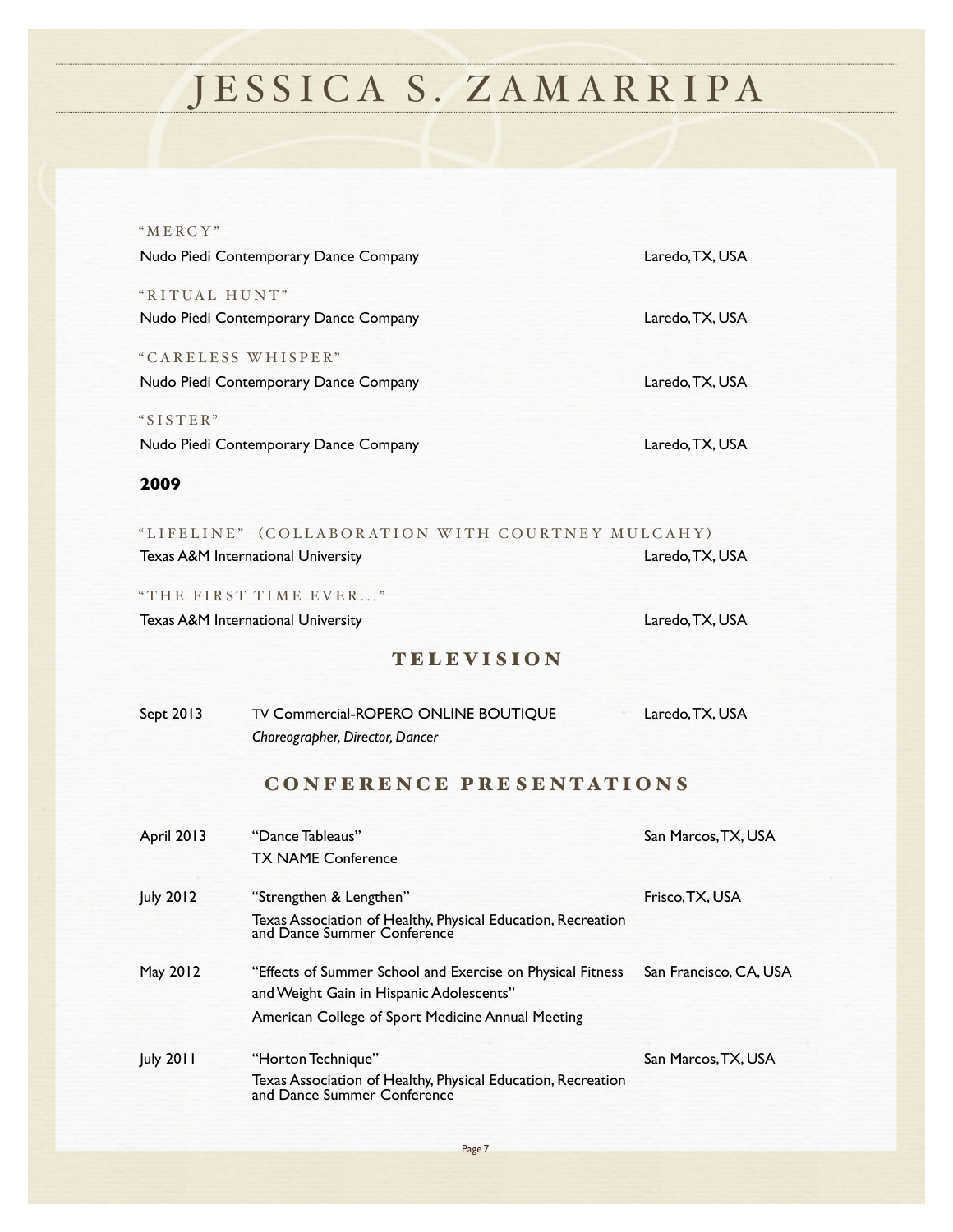| Jan 2011   | "The New Age of Physical Education"                    | Berkeley, CA, USA |
|------------|--------------------------------------------------------|-------------------|
|            | International Conference of Health, Wellness & Society |                   |
| April 2009 | "Dance that Matters: Teaching Academics through Dance" | Laredo, TX, USA   |
|            | Lamar Bruni Vergara Academic Conference                |                   |

### PUBLICATIONS

Zamarripa, J. S., et al (2012) *Effects of Summer School and Exercise on Physical Fitness and Weight Gain in Hispanic Adolescents.* American College of Sport Medicine.

### MASTER THESIS

Zamarripa, J. S. (2009) *Dance that Matters: Teaching Academics through Dance*.

### H O N O R S / AWA R D S

| $2012 -$<br>Chancellor's Teaching Excellence Award<br>2010<br>Texas A&M International University<br>2009<br>Lamar Bruni Vergara Graduate Travel Grant; TAMIU<br>2009-<br>Lamar Bruni Vergara Scholarship<br>2008<br>Texas A&M International University<br>2009-<br>Lamar Bruni Vergara Graduate Assistantship<br>2008<br>Texas A&M International University<br>2008<br>Selected Performer for Tanzsommer Dance Festival in Austria<br>University of Texas at Austin<br>2008<br>Scholarship for Tanzsommer Tour<br>University of Texas at Austin<br>2008-<br>G.E. College Bowl Scholarship<br>2007<br>University of Texas at Austin<br>2007<br>Nominee for Central Texas Afterschool Network Champion Award<br>2008-<br>Supplemental Education Opportunity Grant<br>2006<br>University of Texas at Austin<br>Institutional General Fee Grant<br>2008-<br>2006<br>University of Texas at Austin | 2013 | Nominated for Teacher of the Year Award-College of Education<br>Texas A&M International University |
|-----------------------------------------------------------------------------------------------------------------------------------------------------------------------------------------------------------------------------------------------------------------------------------------------------------------------------------------------------------------------------------------------------------------------------------------------------------------------------------------------------------------------------------------------------------------------------------------------------------------------------------------------------------------------------------------------------------------------------------------------------------------------------------------------------------------------------------------------------------------------------------------------|------|----------------------------------------------------------------------------------------------------|
|                                                                                                                                                                                                                                                                                                                                                                                                                                                                                                                                                                                                                                                                                                                                                                                                                                                                                               |      |                                                                                                    |
|                                                                                                                                                                                                                                                                                                                                                                                                                                                                                                                                                                                                                                                                                                                                                                                                                                                                                               |      |                                                                                                    |
|                                                                                                                                                                                                                                                                                                                                                                                                                                                                                                                                                                                                                                                                                                                                                                                                                                                                                               |      |                                                                                                    |
|                                                                                                                                                                                                                                                                                                                                                                                                                                                                                                                                                                                                                                                                                                                                                                                                                                                                                               |      |                                                                                                    |
|                                                                                                                                                                                                                                                                                                                                                                                                                                                                                                                                                                                                                                                                                                                                                                                                                                                                                               |      |                                                                                                    |
|                                                                                                                                                                                                                                                                                                                                                                                                                                                                                                                                                                                                                                                                                                                                                                                                                                                                                               |      |                                                                                                    |
|                                                                                                                                                                                                                                                                                                                                                                                                                                                                                                                                                                                                                                                                                                                                                                                                                                                                                               |      |                                                                                                    |
|                                                                                                                                                                                                                                                                                                                                                                                                                                                                                                                                                                                                                                                                                                                                                                                                                                                                                               |      |                                                                                                    |
|                                                                                                                                                                                                                                                                                                                                                                                                                                                                                                                                                                                                                                                                                                                                                                                                                                                                                               |      |                                                                                                    |
|                                                                                                                                                                                                                                                                                                                                                                                                                                                                                                                                                                                                                                                                                                                                                                                                                                                                                               |      |                                                                                                    |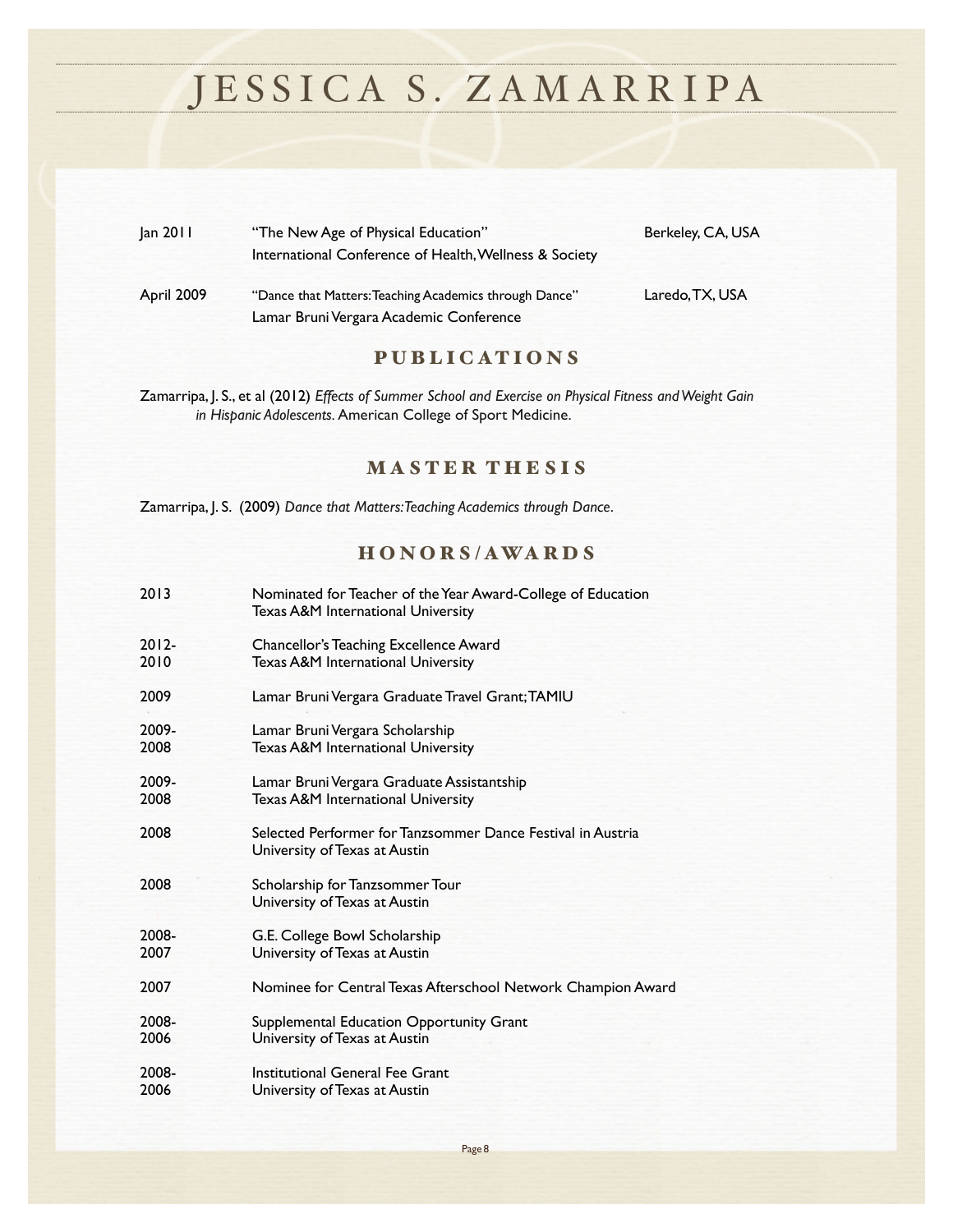| 2008-         | <b>University Tuition Grant</b>             |
|---------------|---------------------------------------------|
| 2006          | University of Texas at Austin               |
| 2008-         | <b>Student Property Deposit Scholarship</b> |
| 2006          | University of Texas at Austin               |
| 2007-<br>2006 | Partial Tuition Award; UT Austin            |
| 2008, 2007.   | <b>University Honors</b>                    |
| 2005          | University of Texas at Austin               |
| 2005-<br>2003 | DD Hachar Honors Program Scholarship        |
| 2004-         | <b>University Honors</b>                    |
| 2003          | Texas A&M International University          |

### COMMUNITY/UNIVERSITY SERVICE

#### **2013***!! ! ! ! ! ! !*

*LAREDO WOMEN'S CITY CLUB* Member/Volunteer

### *COLLEGE OF EDUCATION -TEXAS EDUCATION AGENCY PROGRAM AUDIT*   $(WRITING)$

Texas A&M International University

*COLLEGE OF EDUCATION -AEIR REPORTS ( WRITING )*

Texas A&M International University

*COLLEGE OF EDUCATION - COURSE DEVELOPMENT ( KINESIOLOGY )* Texas A&M International University

### **Present-2009**

*NUDO PIEDI CONTEMPORARY DANCE COMPANY* 

Produced, directed, and choreographed 7 shows Fiscally-sponsored project

#### **2012**

*KEEP LAREDO BEAUTIFUL* Volunteer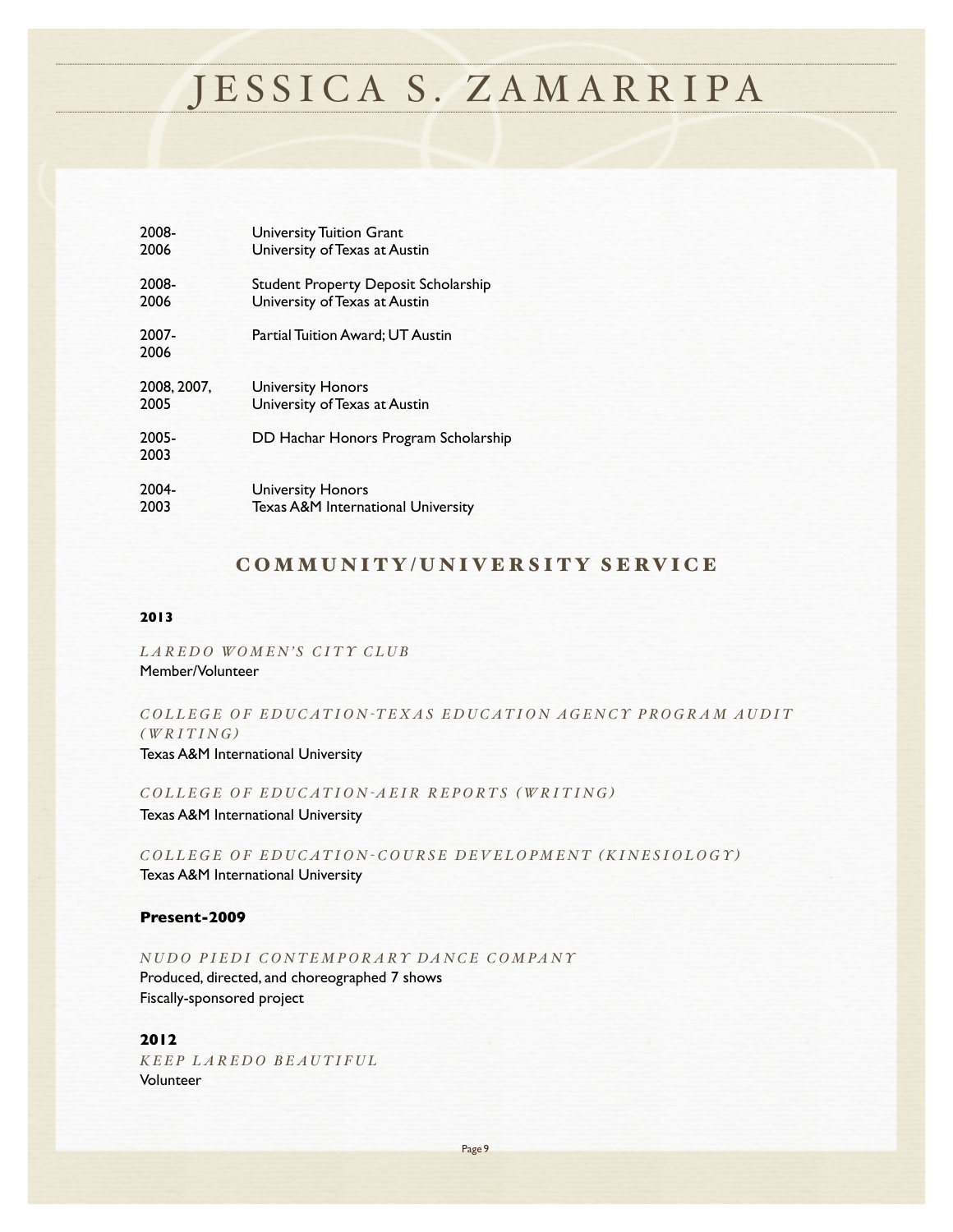*LAREDO FARMER'S MARKET* Volunteer

*COLLEGE OF EDUCATION - PINNING CEREMONY* Texas A&M International University

### **2011**

*KEEP LAREDO BEAUTIFUL "COMMUNITY GARDEN"* Volunteer *COLLEGE OF EDUCATION - PINNING CEREMONY* Texas A&M International University

### **REFERENCES**

#### CATHERYN WEITMAN, PHD

Dean, College of Education Texas A&M International University Laredo, TX, USA T: 956-326-2420

DIANA LINN, PHD Department Chair, College of Education Texas A&M International University Laredo, TX, USA T: 956-326-2426

#### ALICIA LEDESMA ( SPANISH - SPEAKER )

Directora Artistica, CERES Danza Contemporanea Nuevo Laredo, Tamaulipas, Mexico T: 01152867-188-1357

ANDREA VAZQUEZ AGUIRRE

Dance Professor University of Texas-El Paso El Paso, TX, USA T: 915-747-7597

#### RODOLFO MENDEZ

Artistic Director, Ballet East Dance Company Austin, TX, USA T: (512) 385-2838

MELISSA VILLARREAL Associate Director, Ballet East Dance Company Austin, TX USA T: 512-656-4442